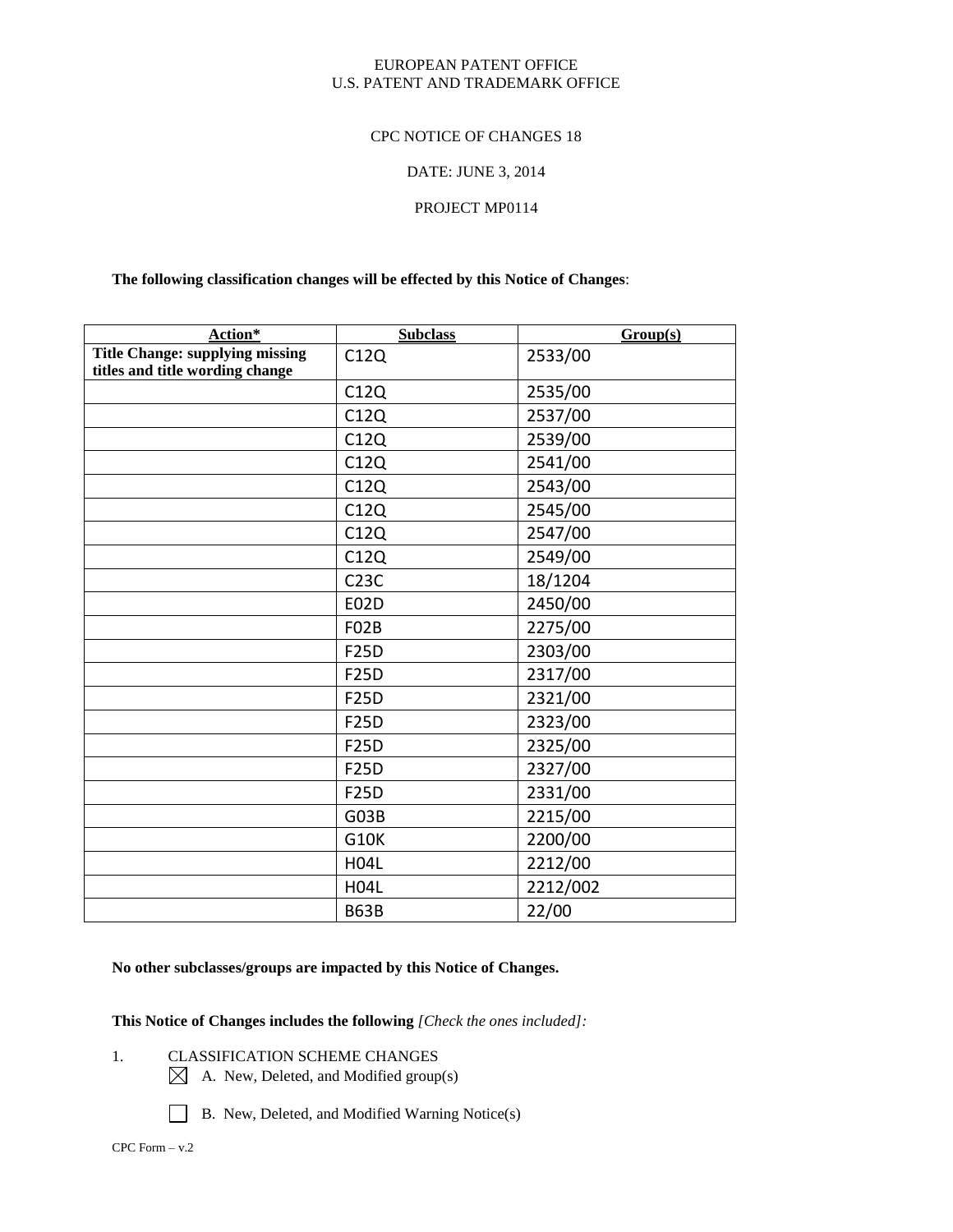#### CPC NOTICE OF CHANGES XXXX

# DATE:

# PROJECT MP0114



- 2.  $\boxtimes$  DEFINITIONS
- 3. REVISION CONCORDANCE LIST (RCL)
- 4. CHANGES TO THE CPC-TO-IPC CONCORDANCE LIST (CICL)
- 5.  $\boxtimes$  CROSS-REFERENCE LIST (CRL)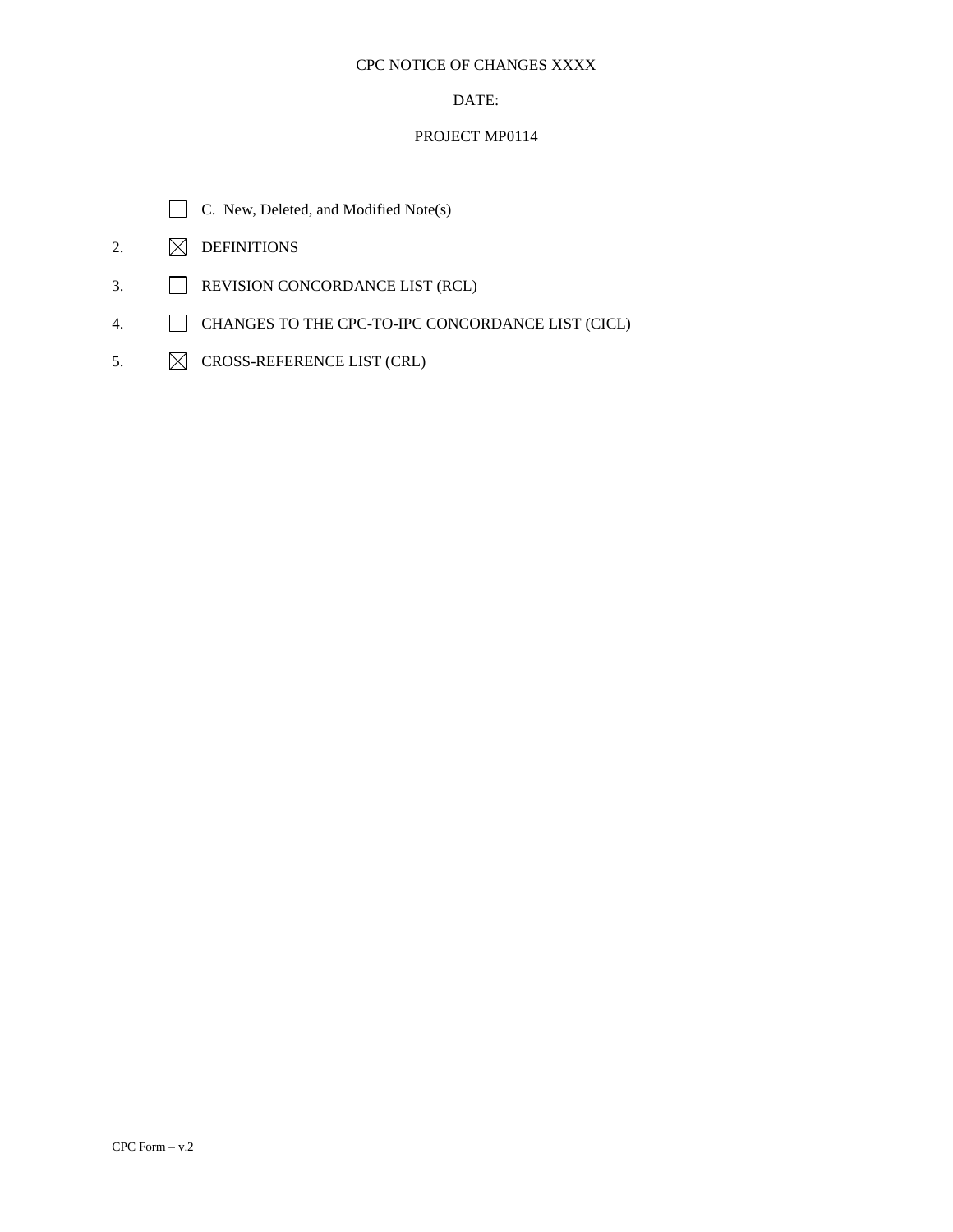# CPC NOTICE OF CHANGES XXXX

#### DATE:

# PROJECT MP0114

Rapporteur Office: USPTO

Editor(s): USPTO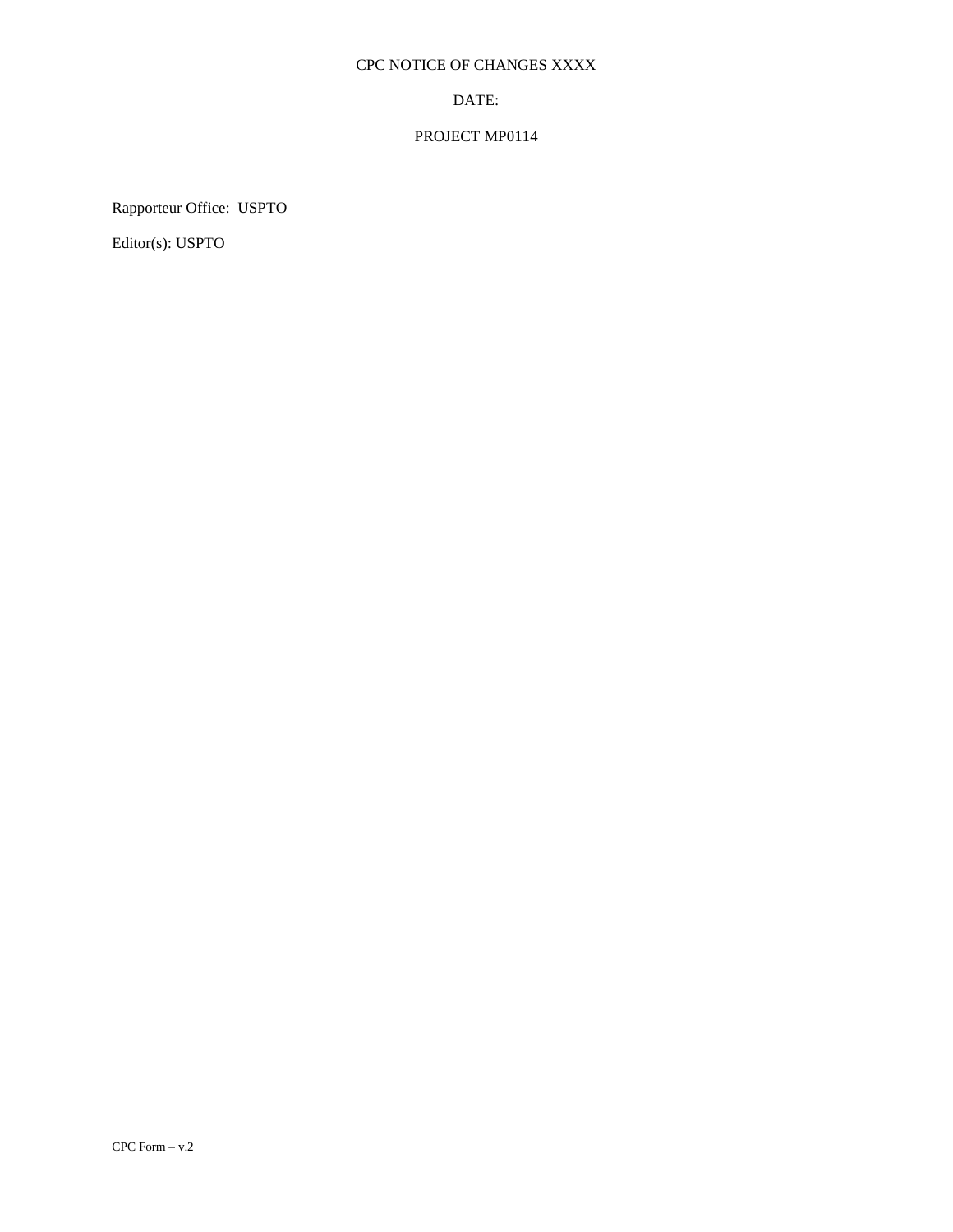# CPC NOTICE OF CHANGES 18

#### DATE: JUNE 3, 2014

# PROJECT MP0114

### 1. CLASSIFICATION SCHEME CHANGES

#### A. New, Deleted, and Modified group(s)

#### **SUBCLASS Various - Various**

| Type*          | <b>Symbol</b> | <b>Indent Level</b> | <b>Title</b>                                                                                                                                                                                                 |
|----------------|---------------|---------------------|--------------------------------------------------------------------------------------------------------------------------------------------------------------------------------------------------------------|
| M              | C12Q2533/00   | N/A                 | New: {Reactions characterised by the enzymatic<br>reaction principle used}                                                                                                                                   |
| M              | C12Q2535/00   | N/A                 | New: {Reactions characterised by the assay type<br>for determining the identity of a nucleotide base}                                                                                                        |
| M              | C12Q2537/00   | N/A                 | New: {Reactions characterised by the reaction<br>format or use of a specific feature}                                                                                                                        |
| M              | C12Q2539/00   | N/A                 | New: {Reactions characterised by analysis of gene<br>expression or genome comparison}                                                                                                                        |
| $\mathbf{M}$   | C12Q2541/00   | N/A                 | New: {Reactions characterised by directed<br>evolution}                                                                                                                                                      |
| M              | C12Q2543/00   | N/A                 | New: {Reactions characterised by the reaction site,<br>e.g. cell or chromosome}                                                                                                                              |
| $\overline{M}$ | C12Q2545/00   | N/A                 | New: Reactions characterised by their quantitative<br>nature }                                                                                                                                               |
| M              | C12Q2547/00   | N/A                 | New: {Reactions characterised by the features used<br>to prevent contamination}                                                                                                                              |
| $\mathbf{M}$   | C12Q2549/00   | N/A                 | New: {Reactions characterised by the the features<br>used to influence the efficiency or specificity}                                                                                                        |
| M              | C23C18/1204   | N/A                 | New: {inorganic material, e.g. non-oxide and non-<br>metallic such as sulfides, nitrides based<br>compounds}                                                                                                 |
| $\mathbf{M}$   | E02D2450/00   | N/A                 | New: {Gaskets}                                                                                                                                                                                               |
| M              | F02B2275/00   | N/A                 | New: {Other engines, components or details, not<br>provided for in other groups of this subclass}                                                                                                            |
| M              | F25D2303/00   | N/A                 | New: {Details of devices using other cold<br>materials; Details of devices using cold-storage<br>bodies}                                                                                                     |
| $\overline{M}$ | F25D2317/00   | N/A                 | New: {Details or arrangements for circulating<br>cooling fluids; Details or arrangements for<br>circulating gas, e.g. air, within refrigerated spaces,<br>not provided for in other groups of this subclass} |
| $\overline{M}$ | F25D2321/00   | N/A                 | New: {Details or arrangements for defrosting;<br>Preventing frosting; Removing condensed or<br>defrost water, not provided for in other groups of<br>this subclass}                                          |
| M              | F25D2323/00   | N/A                 | New: {General constructional features not provided<br>for in other groups of this subclass}                                                                                                                  |
| $\mathbf M$    | F25D2325/00   | N/A                 | New: {Charging, supporting or discharging the<br>articles to be cooled, not provided for in other<br>groups of this subclass}                                                                                |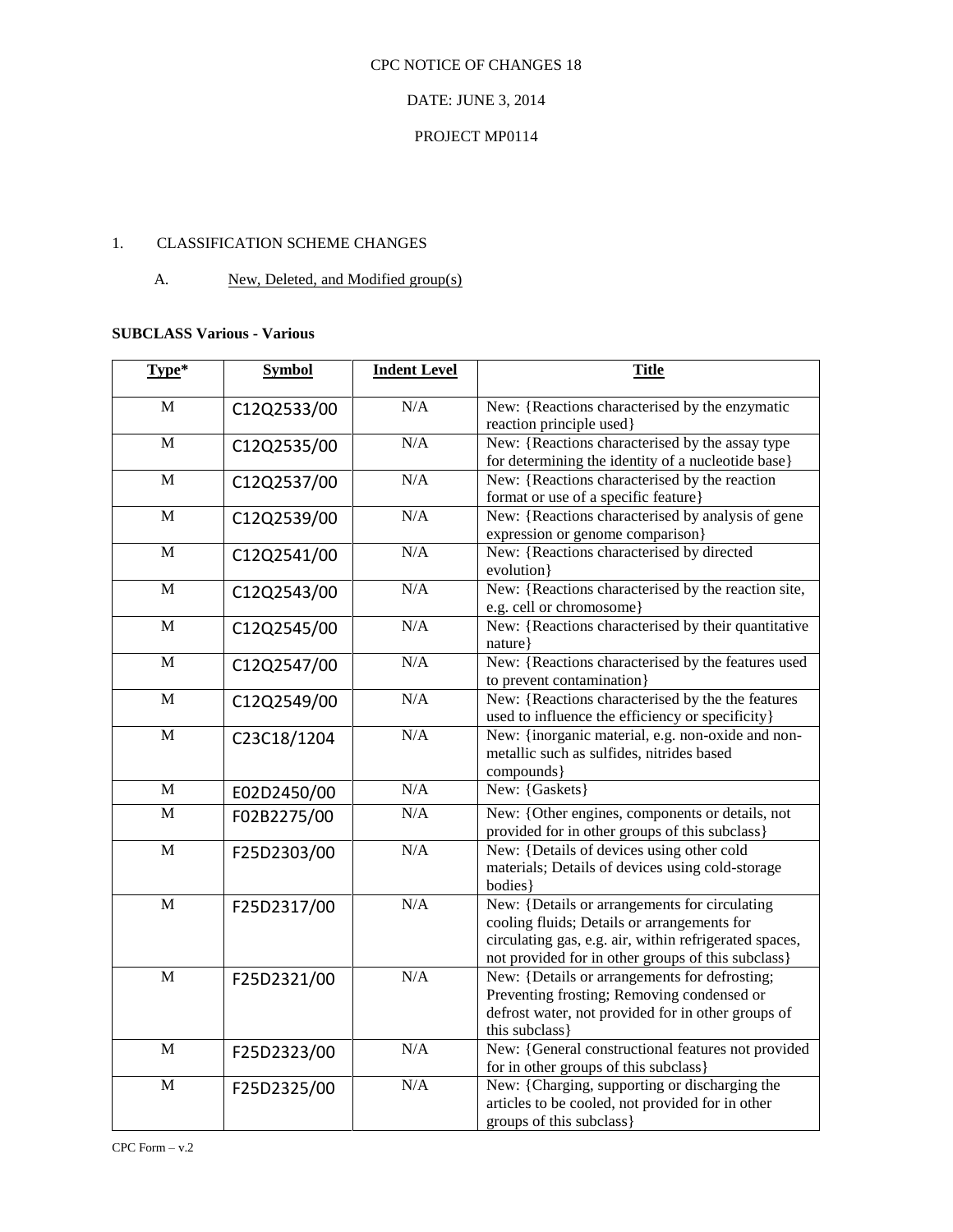#### CPC NOTICE OF CHANGES XXXX

# DATE:

#### PROJECT MP0114

| M |              | N/A | New: {Lighting arrangements not provided for in             |
|---|--------------|-----|-------------------------------------------------------------|
|   | F25D2327/00  |     |                                                             |
|   |              |     | other groups of this subclass }                             |
| M | F25D2331/00  | N/A | New: {Details or arrangements of other cooling or           |
|   |              |     | freezing apparatus not provided for in other groups         |
|   |              |     | of this subclass }                                          |
| M | G03B2215/00  | N/A | New: {Special procedures for taking photographs;            |
|   |              |     | Apparatus therefor }                                        |
| M | G10K2200/00  | N/A | New: {Details of methods or devices for                     |
|   |              |     | transmitting, conducting or directing sound in              |
|   |              |     | general                                                     |
| M |              | N/A | New: {Details not provided for in other groups of           |
|   | H04L2212/00  |     |                                                             |
|   |              |     | this subclass }                                             |
| M | H04L2212/002 | N/A | New: {Packet embedding}                                     |
| M | B63B22/00    | N/A | New part of title in <b>bold</b> : Buoys ({floating decoys, |
|   |              |     | e.g. for waterfowl A01M31/06;} means for                    |
|   |              |     | indicating the location of underwater objects               |
|   |              |     | B63C7/26; life-buoys, e.g. rings B63C9/08;                  |
|   |              |     | {mountings of acoustic transducer in underwater             |
|   |              |     | equipment, e.g. sonobuoys G10K11/006; electric              |
|   |              |     |                                                             |
|   |              |     | cables supported on or from floats H02G9/12 })              |
|   |              |     |                                                             |

 $*N$  = new entries, C = entries with modified file scope, M = subclasses or groups do not impact the file scope,  $D =$  deleted entries,  $U =$  entries that are unchanged, but presented in order to show the hierarchy of the scheme to simplify understanding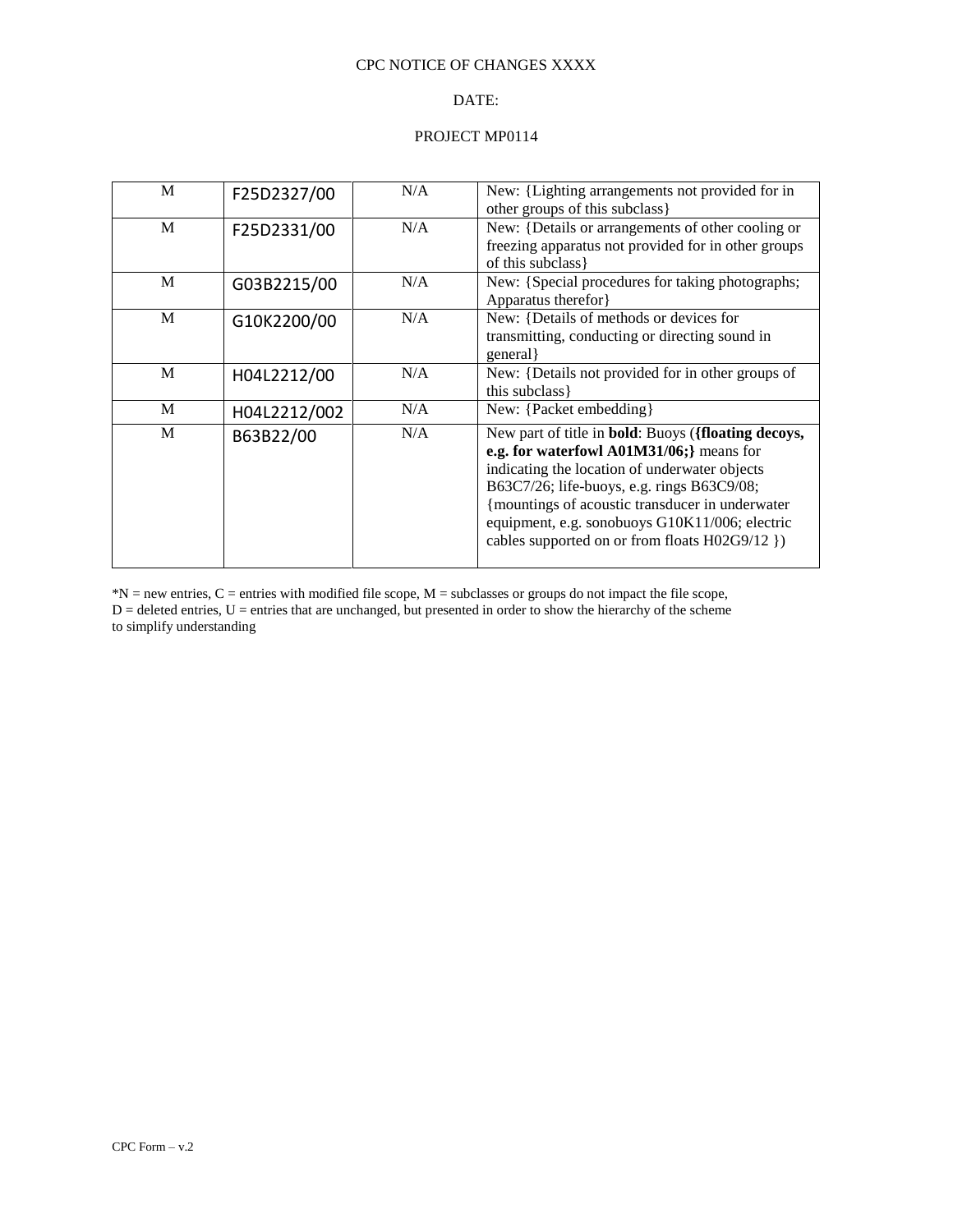2. DEFINITIONS (new, modified, deleted)

Modification: Addition of a new reference as shown below.

# **B63B 22/00**

# **References relevant to classification in this group**

*This group does not cover:* 

| Floating decoys, e.g. for waterfowl | A01M 31/06 |
|-------------------------------------|------------|